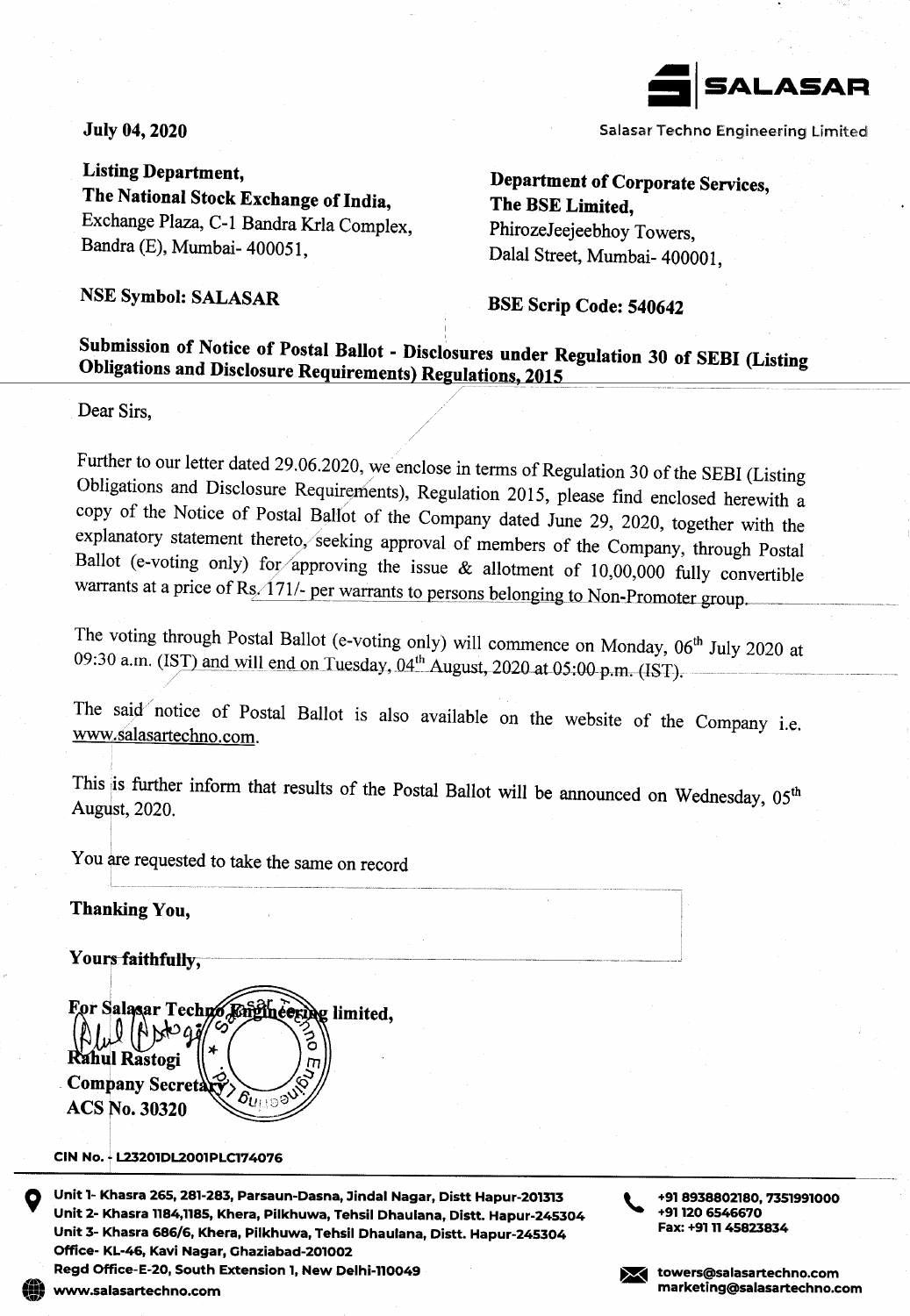

# **(CIN: L23201DL2001PLC174076) Regd. Off.: E-20, South Extension I, New Delhi-110049, India**

## **NOTICE OF POSTAL BALLOT (Pursuant to Section 110 of the Companies Act, 2013 read with Rule 22 of the Companies (Management and Administration) Rules, 2014)**

Dear Member(s),

**Notice** is hereby given pursuant to Section 110 and other applicable provisions of the Companies Act, 2013 read with Rule 22 of the Companies (Management and Administration) Rules, 2014 (including any statutory modification(s) or re-enactment(s) thereof, for the time being in force) and in terms of the General Circular No. 14/2020 dated April 08, 2020 and General Circular No. 17/2020 dated April 13, 2020 and General Circular No. 22/2020 dated June 15, 2020 issued by the Ministry of Corporate Affairs (the 'MCA Circulars'), and other applicable laws and regulations for the time being in force for transacting the Special Business by the members of Salasar Techno Engineering Limited (the '**Company**') by passing the Resolutions appended below for approval by way of Postal Ballot / Electronic Voting (**e-voting**).

The Board of Directors at its meeting held on Monday, 29<sup>th</sup> June 2020, has appointed M/s DeepikaMadhwal& Associates(ACS No. 31234, C.P. No. 14808),Practicing Company Secretaries, as scrutinizer for conducting the postal ballot (e-voting process) in a fair and transparent manner. This notice is being sent to all members / beneficiaries whose names appear on the Register of Members / Record of Depositaries as on **Cut-of-date i.e. Friday, 26th June, 2020**.

The proposed resolutions and explanatory statement stating material facts, as required under Section 102 of the Companies Act 2013, are annexed herewith for consideration of the members **(the 'Form' or the 'Postal Ballot Form')**. The members are requested to peruse the proposed resolution along with the explanatory statement and carefully read the instructions and cast a vote through e- voting facility not later than on **Tuesday, 04th August, 2020 at 5:00 P.M.(IST)**. Members are requested to read the notes to the Notice of Postal Ballot and instructions given thereunder for e-voting purpose.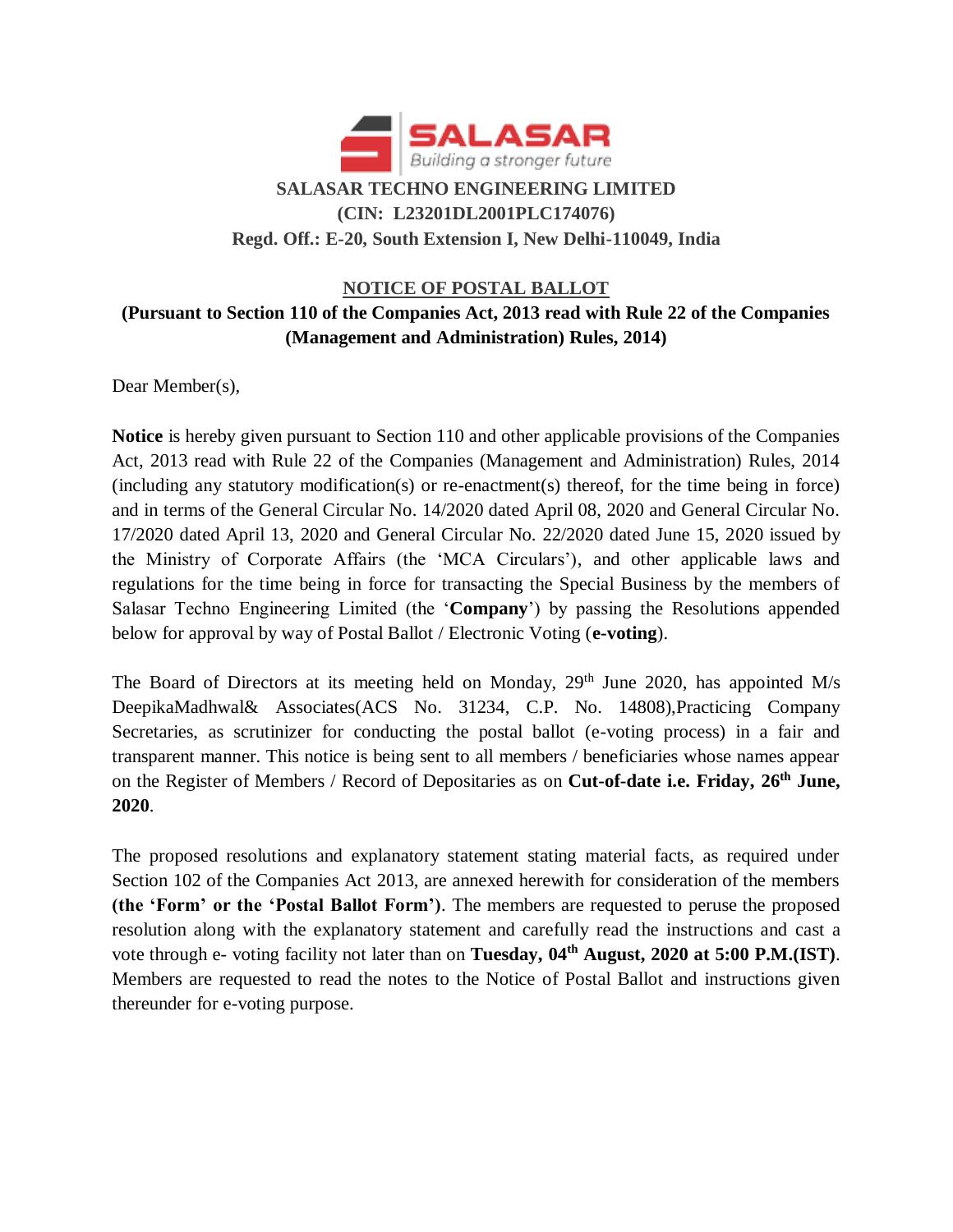#### **SPECIAL BUSINESS:**

#### **ITEM NO 1 - ISSUANCE OF 10,00,000FULLY CONVERTIBLE WARRANTS ON PREFERENTIAL BASIS TO THE PERSONS BELONGING TO NON PROMOTER CATEGORY**

#### **To consider and if thought fit, to pass with or without modification(s), the following resolution as a SPECIAL RESOLUTION:**

**"RESOLVED THAT** pursuant to the provisions of Section 42, 62(1)(c) and all other applicable provisions, if any, of the Companies Act, 2013 read with Rule 14 of Companies (Prospectus and Allotment of Securities) Rules, 2014 and Rule 13 of the Companies (Share Capital and Debenture) Rules, 2014 and other relevant rules made there under (including any statutory modification(s) thereto or reenactment thereof for the time being in force), enabling provisions of Memorandum of Association and Articles of Association of the Company, provisions of the Listing Agreement entered into by the Company with the Stock Exchange(s) where the shares of the Company are listed ("Stock Exchange(s)"), and in accordance with the guidelines, rules and regulations of the Securities and Exchange Board of India ("SEBI"), including the SEBI (Issue of Capital And Disclosure Requirements) Regulations, 2018 ("SEBI ICDR Regulations"), SEBI (Listing Obligations and Disclosures Requirements) Regulations, 2015, SEBI (Substantial Acquisitions and Takeovers) Regulations, 2011 and any amendment thereof and subject to the approvals, consents, permissions and/ or sanctions, as may be required from the Government of India, SEBI, Stock Exchange(s) and any other relevant statutory, governmental authorities or departments, institutions or bodies and subject to such terms, conditions, alterations, corrections, changes, variations and/or, modifications, if any, as may be prescribed by any one or more or all of them in granting such approvals, consents, permissions and / or sanctions and which may be agreed by the Board of Directors of the Company (hereinafter referred to as the "Board" which terms shall be deemed to include any committee duly constituted by the Board or any committee, which the Board may hereafter constitute, to exercise one or more of its powers, including the powers conferred by this resolution), the consent of the members be and is hereby accorded to the Board to offer, issue and allot upto*10,00,000 (Ten Lakhs only) Fully Convertible Warrants ("Warrants")*to be convertible at an option of Warrant holder in one or more tranches, within 18 (Eighteen) months from its allotment date into equivalent number of fully paid up Equity Shares of face value of Rs.10/- (Rupees Ten only) each for cash **at an issue price of Rs. 171/- per warrant (Rupees One Hundred and Seventy One only)**or such other higher price as may be determined in accordance with the provisions of Chapter V of SEBI (ICDR) Regulations and to issue fresh Equity Shares on the conversion of Warrants on such terms and conditions as may be finalized by the Board of Directors, to the persons belonging to the Non Promoter category: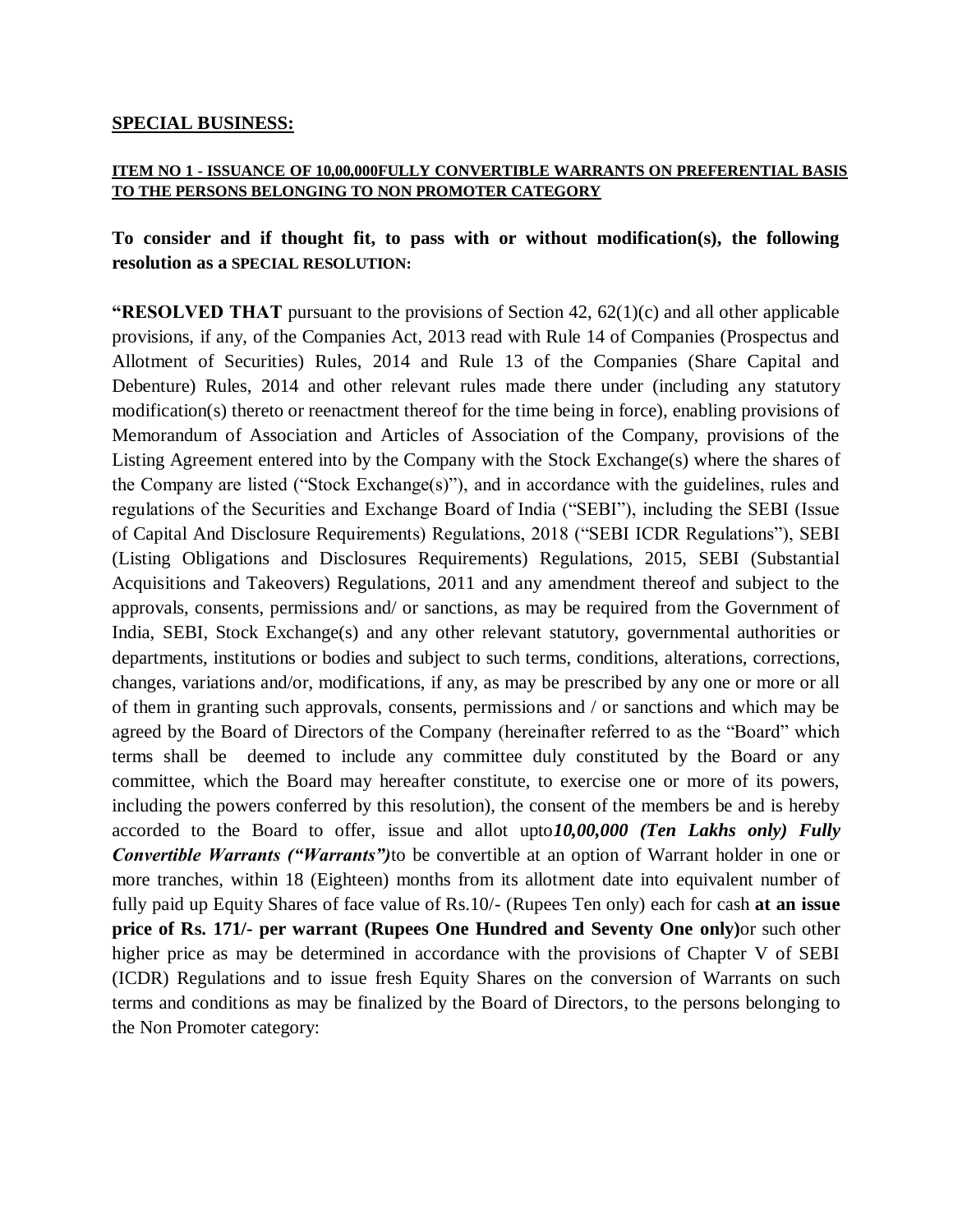| Sl.<br>No. | <b>Name of the Proposed Allottees</b>                                                                                                | <b>No.of warrants to</b><br>subscribe |
|------------|--------------------------------------------------------------------------------------------------------------------------------------|---------------------------------------|
|            | M/s Shri Balaji Investments                                                                                                          |                                       |
| 1.         | (Shares to be Jointly held by Mrs. Seema Goel, Mrs. Preeti<br>Singhania and Mr. Vineet Agarwal on behalf of the<br>partnership Firm) | 4,00,000                              |
| 2.         | M/s 7M Developers LLP                                                                                                                | 4,00,000                              |
| 3.         | Mr. Vipin Kumar Agarwal                                                                                                              | 50,000                                |
| 4.         | Mr. Onkar Nath Agarwal                                                                                                               | 1,50,000                              |
|            | <b>Total</b>                                                                                                                         | 10,00,000                             |

**RESOLVED FURTHER THAT** the Relevant Date, as per the provisions of Chapter V of the SEBI (ICDR) Regulations, 2018 for the determination of issue price of Warrants is Friday, July 03, 2020, which is 30 days prior to the last date for receipt of postal ballot i.e.  $04<sup>th</sup>$  August, 2020.

**RESOLVED FURTHER THAT** aforesaid issue of Warrants shall be subject to the following terms andconditions:

- a) Each Warrant held by the Proposed Warrant Allottee ("**Warrant Holder**") shall entitle them to apply for and obtain allotment of one Equity Share at any time after the date of allotment but on or before the expiry of 18 (eighteen) months from the date of allotment (the "**Warrant Exercise Period**").
- b) The Proposed Warrant Allottee shall, on or before the date of allotment of Warrants and after the shareholders' approval, pay an amount equivalent to at least 25% of the Warrant Issue Price fixed per Warrant in terms of the SEBI (ICDR) Regulations, 2018.The balance 75% of the Issue Price shall be payable on or before the conversion of said Warrants into Equity Shares, within a maximum permissible period of 18 months from the date of allotment thereof
- c) Warrants, being allotted to the persons belonging to Non Promoter Category and the Equity Shares proposed to be allotted pursuant to the conversion of these Warrants shall be under lock in for such period as may be prescribed by the SEBI (Issue of Capital and Disclosure Requirements) Regulations, 2018.
- d) Warrants so allotted under this resolution shall not be sold, transferred, hypothecated or encumberedin any manner during the period of lock-in provided under SEBI (ICDR) Regulations except to the extent and in the manner permitted there under.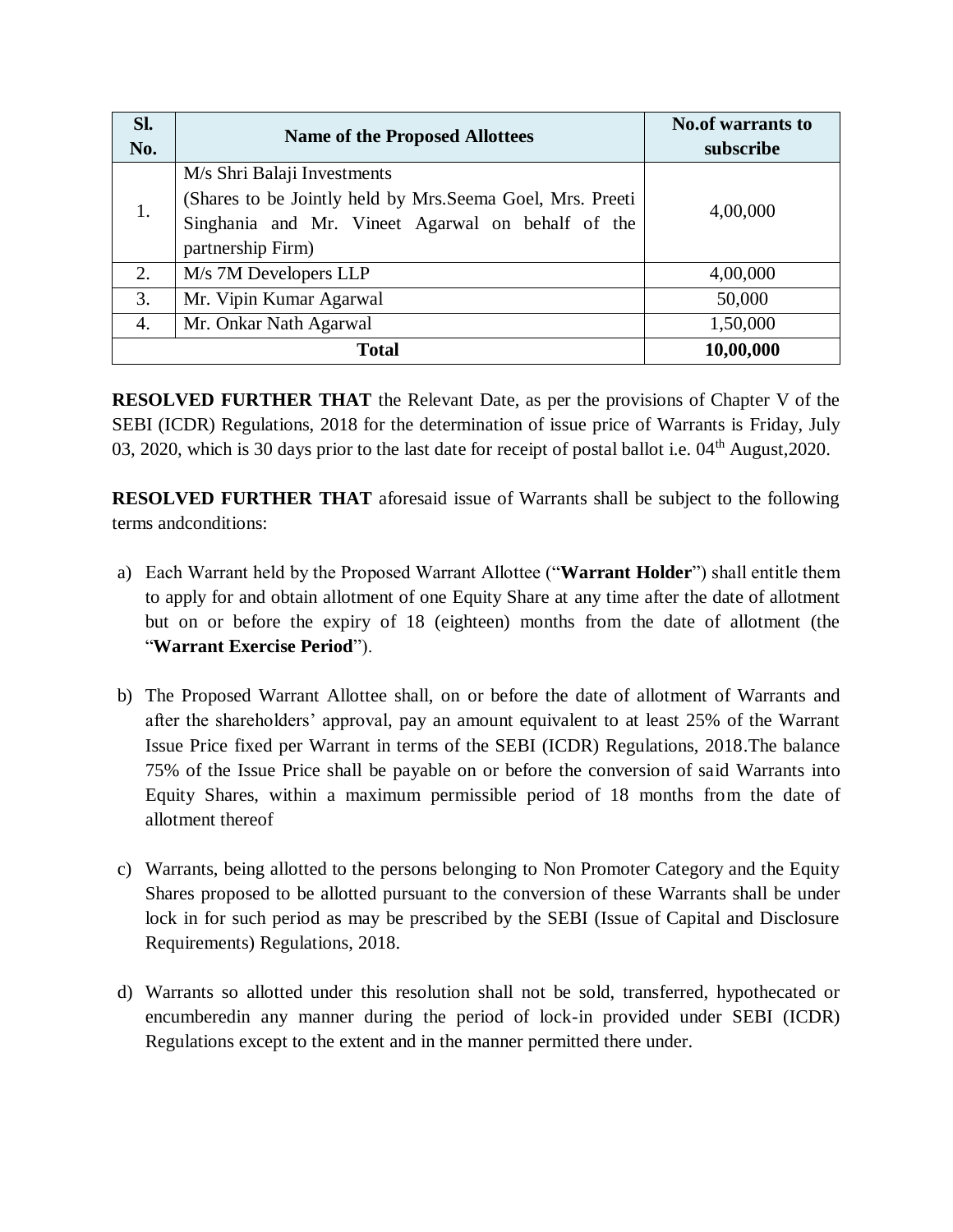- e) The consideration for allotment of Warrants and/or Equity Shares arising out of exercise of such Warrants shall be paid to the Company from the bank account of the respective Proposed Warrant Allottees.
- f) In the event the Warrant Holder(s) do not exercise Warrants within the Warrant Exercise Period, theWarrants shall lapse and the amount paid shall stand forfeited by the Company.
- g) The Warrants by itself until converted into Equity Shares, do not give to the Warrant Holder any voting rights in the Company in respect of such Warrants.
- h) The Equity Shares so allotted on exercise of the Warrants shall be in dematerialized form and shall be subject to the provisions of the Memorandum and Articles of Association of the Company and shall rank *paripassu*in all respects including dividend, with the existing Fully Paid up Equity Shares of face value of Rs. 10/- each of the Company.

**RESOLVED FURTHER THAT**for the purpose of giving effect to this resolution, Board/Committee(s) of the Board and the Company Secretary of the Company be and are hereby authorized severally to do all such acts, deeds, matters and things as it may in its absolute discretion consider necessary, desirable or expedient including issue and allot such number of Equity Shares of the Company as may be required to be issued and allotted upon exercise of the option in the Warrants held by the Warrant holder, applications to Stock Exchanges, filing of requisite documents with the Registrar of Companies, Depositories and/ or such other authorities as may be necessary for the purpose, to resolve and settle any questions and difficulties that may arise in the proposed issue, of the said Warrants, including making an offer to the proposed warrant allottee through private placement offer letter, utilization of issue proceeds, signing of all deeds and documents as may be required without being required to seek any further consent or approval of the shareholders.

**RESOLVED FURTHER THAT** all actions taken by the Board or Committee(s) duly constituted for this purpose in connection with any matter(s) referred or contemplated in any of the foregoing resolutions be and are hereby approved, ratified and confirmed in all respects.

> **By Order of the Board For Salasar Techno Engineering Limited**

**Date: 29.06.2020 Rahul Rastogi Place: New Delhi** Company Secretary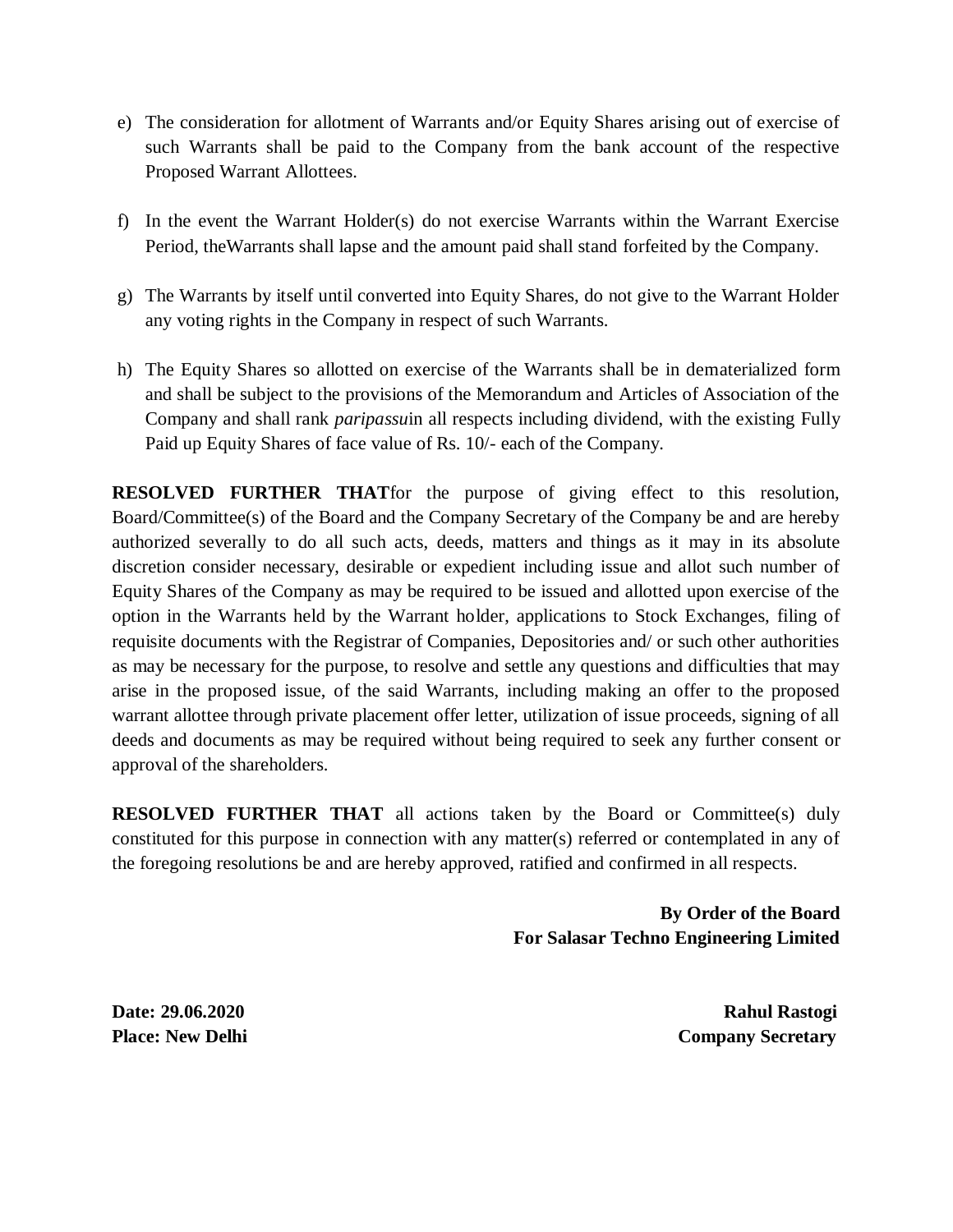#### **NOTES:**

- 1. In view of the current extraordinary circumstances due to COVID-19 pandemic requiring social distancing, Ministry of Corporate Affairs, Government of India (the "MCA") in terms of the MCA Circulars, has advised the companies to take all decisions requiring members' approval, other than items of ordinary business or business where any person has a right to be heard, through the mechanism of postal ballot / e-voting in accordance with the provisions of the Act and Rules made thereunder, without holding a general meeting that requires physical presence of members at a common venue. MCA has clarified that for companies that are required to provide e-voting facility under the Act, while they are transacting any business(es) only by postal ballot up to September 30, 2020 or till further orders, whichever is earlier, the requirements provided in Rule 20 of the Rules as well as the framework provided in the MCA Circulars will be applicable mutatis mutandis. Further, the Company will send Postal Ballot Notice by email to all its members who have registered their email addresses with the Company or depository / depository participants and the communication of assent / dissent of the members will only take place through the remote e-voting system. This Postal Ballot is accordingly being initiated in compliance with the MCA Circulars.
- 2. Hence, in compliance with the requirements of the MCA Circulars, hard copy of Postal Ballot Notice along with Postal Ballot Forms and pre-paid business reply envelope will not be sent to the shareholders for this Postal Ballot and the shareholders are required to communicate their assent or dissent through the remote e-voting system only.
- 3. The shareholders who have not yet registered their email address are requested to get their emailaddresses registered by following the procedure given below:

Pursuant to the aforesaid Circular issued by Ministry of Corporate Affairs, for remote evoting for this Postal Ballot, shareholders who have not registered their email address and in consequence the e-voting noticecould not be serviced to them may temporarily get their email address registered with the Company'sRegistrar and Share Transfer Agent, Bigshare Services Private Limited.Shareholders may write the request to [compliance@salasartechno.coma](mailto:compliance@salasartechno.com)nd [yksinghal@bigshareonline.com](mailto:yksinghal@bigshareonline.com) for the same. Post successful registration of the email, the shareholder would get soft copy of the notice and the procedure for e-voting along with the User ID and Password to enable e-voting for this Postal Ballot

4. The Statement pursuant to Section 102(1) of the Companies Act, 2013 setting out the material facts pertaining to the Resolution is annexed hereto along with the Postal Ballot Form for your consideration.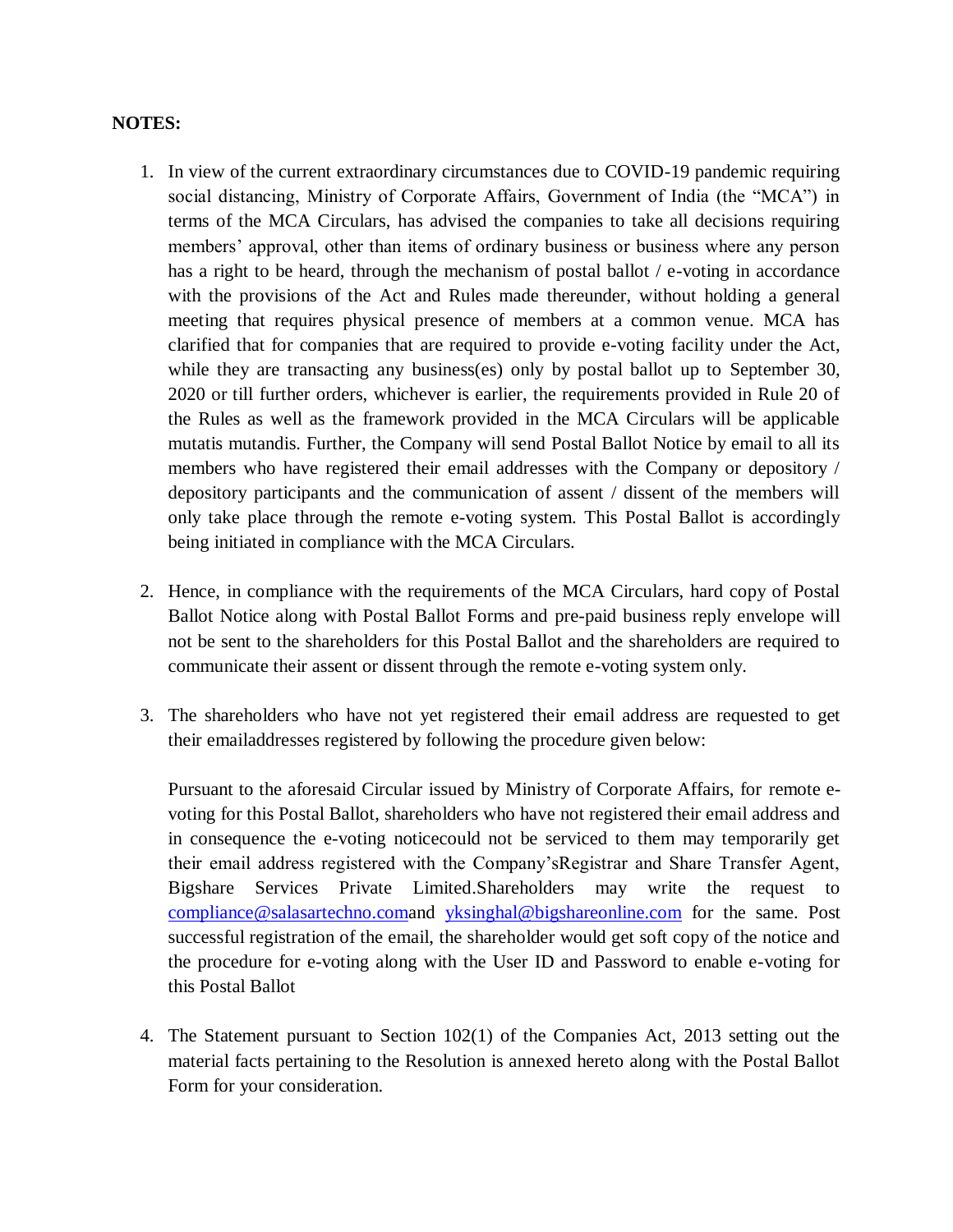- 5. The Postal Ballot Notice is being sent by email to all the Members, whose namesappear on the Register of Members/List of Beneficial Owners as received fromNational Securities Depository Limited ('NSDL') and Central Depository Services(India) Limited ('CDSL') as on June26, 2020 (the 'cut-off date') and who have registered their email addresses in respect of electronic holdings with theDepository through the concerned Depository Participants and in respect ofphysical holdings with the Company's Registrar and Share Transfer Agent, Bigshare Services Private Limited ("RTA").
- 6. The Postal Ballot Notice is being sent to all the Members, whose names appear in the Register of Members/ Beneficial Owners maintained by the Depositories as on cut-off date i.e. Friday,  $26<sup>th</sup>$  June,  $2020$
- 7. The Postal Ballot Notice and Postal Ballot Form would also be made available on the website of the Company at [www.salasartechno.com.](http://www.salasartechno.com/)
- 8. Members whose name appear on the Register of Members/ Beneficial Owners maintained by the Depositories as on cut-off date i.e. Friday,  $26<sup>th</sup>$  June 2020 will only be considered for the purpose of voting.
- 9. After the lockdown is lifted by the Central/State governments, statutory/ regulatory and other administrative authority, relevant documents referred to in the accompanying Notice and the Statement pursuant to Section 102 of the Act, shall be available for inspection at the Registered Office and the copies thereof at the Corporate Office of the Company during normal business hours (between 11.00 A.M. to 1.00 P.M.) on all working days upto and including the date of declaration of the results of Postal Ballot. The relevant documents will also be made available on the website of the Company during the abovementioned period.
- 10. In compliance with the provisions of Sections 108 and 110 of the Act, read with the Companies (Management and Administration) Rules, 2014 and the Securities and Exchange Board of India (Listing Obligations and Disclosure Requirements) Regulations, 2015 (Listing Regulations), the Company is pleased to offer e-voting facility as an option to all the Members, to enable them to cast their votes electronically. The Company has appointed Bigshare services Private Limited for facilitating e-voting to enable the members to cast their votes electronically (hereinafter referred to as the "Remote evoting").
- 11. Please note the pursuant to the MCA Circularvoting by members can only be through evoting.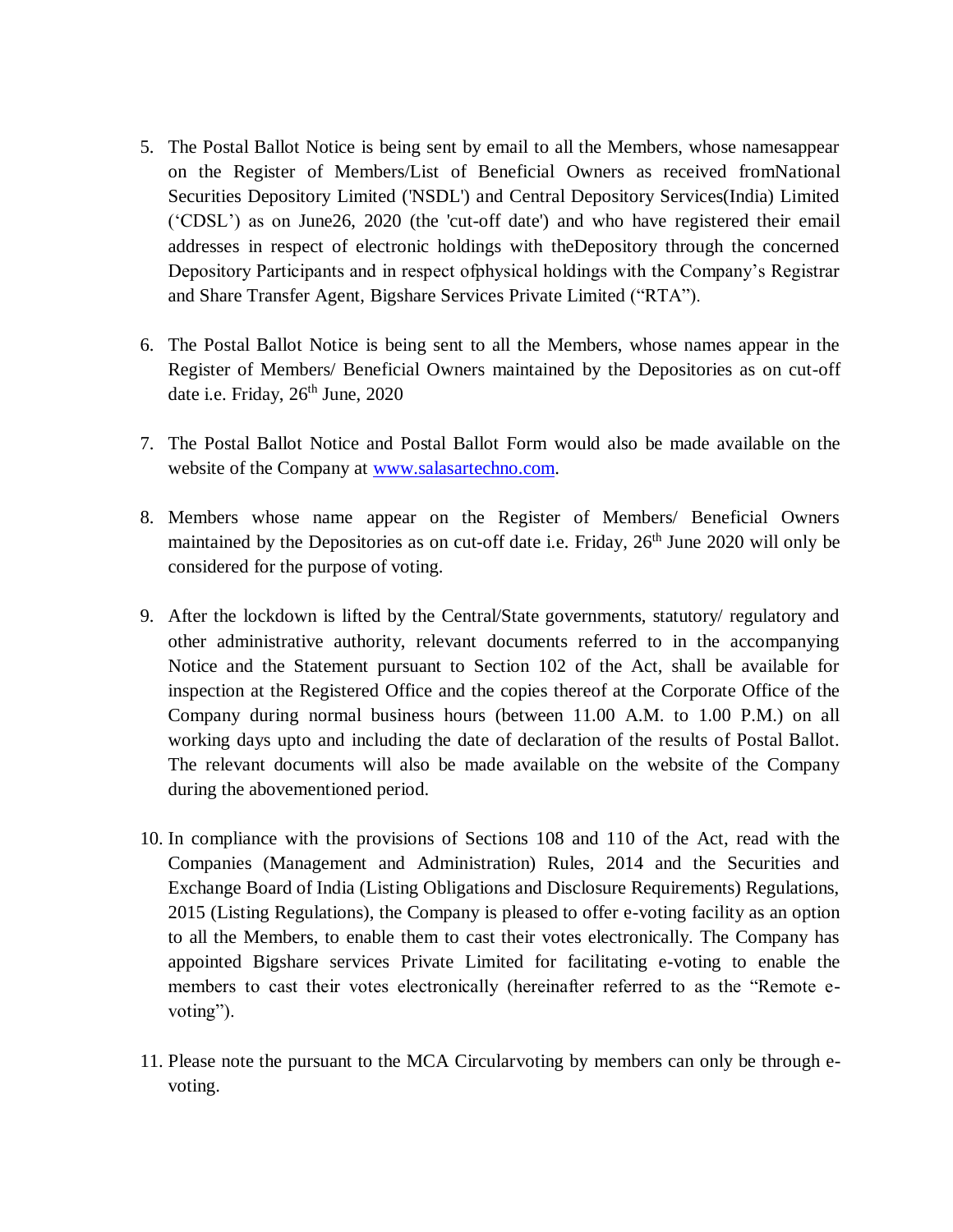- 12. Voting rights shall be reckoned on the paid-up value of shares registered in the name of the Members as on cut-off date i.e. Friday,  $26<sup>th</sup>$  June 2020.
- 13. There will be one e-vote for every Folio/Client ID irrespective of the number of joint holders.
- 14. The e-voting period commences at 9:30 a.m. (IST) on Monday, 06<sup>th</sup> July, 2020 and ends at  $5:00$  p.m. (IST) on Tuesday,  $04<sup>th</sup>$  August, 2020. The e-voting module shall be disabled beyond said time and date.
- 15. In accordance with provisions of the Secretarial Standard on General Meetings ("SS-2") issued by the Institute of Company Secretaries of India, if approved with requisite majority, the Resolution shall be deemed to have been passed on the last date specified by the Company for receipt of duly completed Postal Ballot e-voting i.e. Tuesday,  $04<sup>th</sup>$ August, 2020.
- 16. The Scrutinizer will submit his report to the Chairman & Managing Director of the Company or any other person authorized by him, after taking into consideration votes cast through e-voting. Based on Scrutinizer's Report the result of the voting will be announced on Wednesday,  $05<sup>th</sup>$  August, 2020 at the Registered Office of the Company and will be communicated to the stock exchanges. The result along with Scrutinizer's Report will be placed on the website of the Company at www.salasartechno.com and on the website of CDSL at www.evotingindia.com. The said results shall also be displayed on the Notice Board of the Company for the period of five days from the date of intimation of said results to Stock Exchanges.
- 17. The Scrutinizer's decision on the validity of e-voting will be final.
- 18. In the event of any grievance relating to e-voting, the Company has designed an exclusive e-mail ID viz. [compliance@salasartechno.com](mailto:compliance@salasartechno.com) to enable the investors to register their Complaints, if any.

#### **The instructions for shareholders voting electronically are as under**:

(i) The voting period begins on Monday,  $06<sup>th</sup>$  July 2020 (09:00 a.m.) and ends on Tuesday,  $04<sup>th</sup>$  August, 2020 (5:00 p.m.). During this period shareholders' of the Company, holding shares either in physical form or in dematerialized form, as on the cut-off date i.e.  $26<sup>th</sup>$ June, 2020 may cast their vote electronically. The e-voting module shall be disabled by CDSL for voting thereafter.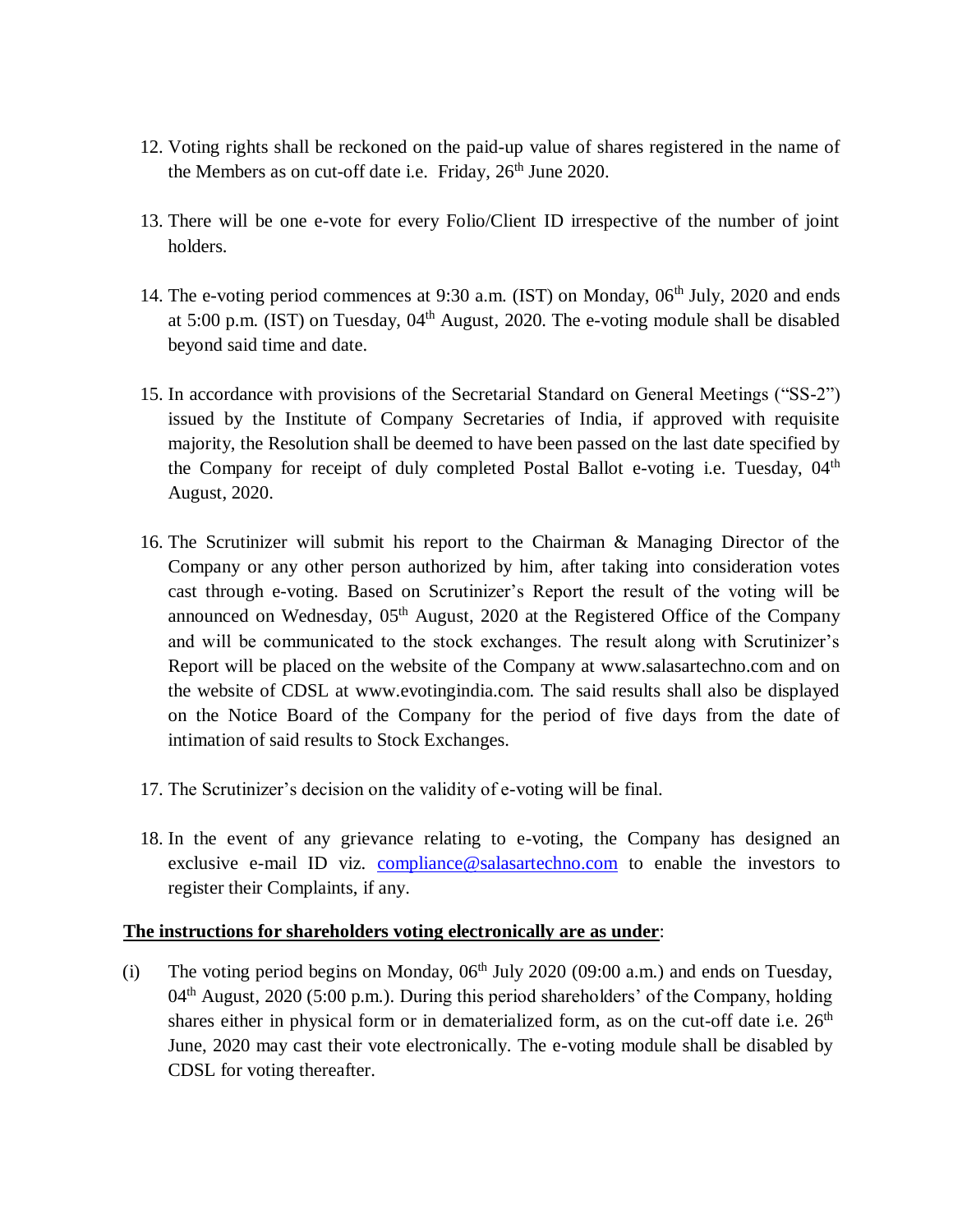- (ii) The shareholders should log on to the e-voting website [www.evotingindia.com.](http://www.evotingindia.com/)
- (iii) Click on Shareholders / Members
- (iv) Now Enter your User ID
	- a. For CDSL: 16 digits beneficiary ID,
	- b. For NSDL: 8 Character DP ID followed by 8 Digits Client ID,
	- c. Members holding shares in Physical Form should enter Folio Number registered with the Company.
- (v) Next enter the Image Verification as displayed and Click on Login.
- (vi) If you are holding shares in demat form and had logged on to [www.evotingindia.com](http://www.evotingindia.com/) and voted on an earlier voting of any company, then your existing password is to be used.
- (vii) If you are a first time user follow the steps given below:

|                | For Members holding shares in Demat Form and Physical Form                                                                                                                                                                                                                                                                                                                                                                                                                                                                                                                                                                                                                            |  |  |  |
|----------------|---------------------------------------------------------------------------------------------------------------------------------------------------------------------------------------------------------------------------------------------------------------------------------------------------------------------------------------------------------------------------------------------------------------------------------------------------------------------------------------------------------------------------------------------------------------------------------------------------------------------------------------------------------------------------------------|--|--|--|
| <b>PAN</b>     | Enter your 10 digit alpha-numeric PAN issued by Income Tax<br>Department (Applicable for both demat shareholders as well as physical<br>shareholders)<br>Members who have not updated their PAN with the<br>$\bullet$<br>Company/Depository Participant are requested to use the first<br>two letters of their name and the 8 digits of the sequence<br>number in the PAN field.<br>In case the sequence number is less than 8 digits enter the<br>$\bullet$<br>applicable number of 0's before the number after the first two<br>characters of the name in CAPITAL letters. Eg. If your name is<br>Ramesh Kumar with sequence number 1 then<br>enter<br>RA00000001 in the PAN field. |  |  |  |
|                |                                                                                                                                                                                                                                                                                                                                                                                                                                                                                                                                                                                                                                                                                       |  |  |  |
| Dividend       | Enter the Dividend Bank Details or Date of Birth (in dd/mm/yyyy                                                                                                                                                                                                                                                                                                                                                                                                                                                                                                                                                                                                                       |  |  |  |
| Bank           | format) as recorded in your demat account or in the company records in                                                                                                                                                                                                                                                                                                                                                                                                                                                                                                                                                                                                                |  |  |  |
| Details        | order to login.                                                                                                                                                                                                                                                                                                                                                                                                                                                                                                                                                                                                                                                                       |  |  |  |
| <b>OR</b> Date | If both the details are not recorded with the depository or<br>$\bullet$                                                                                                                                                                                                                                                                                                                                                                                                                                                                                                                                                                                                              |  |  |  |
| of Birth       | company please enter the member id $/$ folio number in the                                                                                                                                                                                                                                                                                                                                                                                                                                                                                                                                                                                                                            |  |  |  |
| (DOB)          | Dividend Bank details field as mentioned in instruction (iv).                                                                                                                                                                                                                                                                                                                                                                                                                                                                                                                                                                                                                         |  |  |  |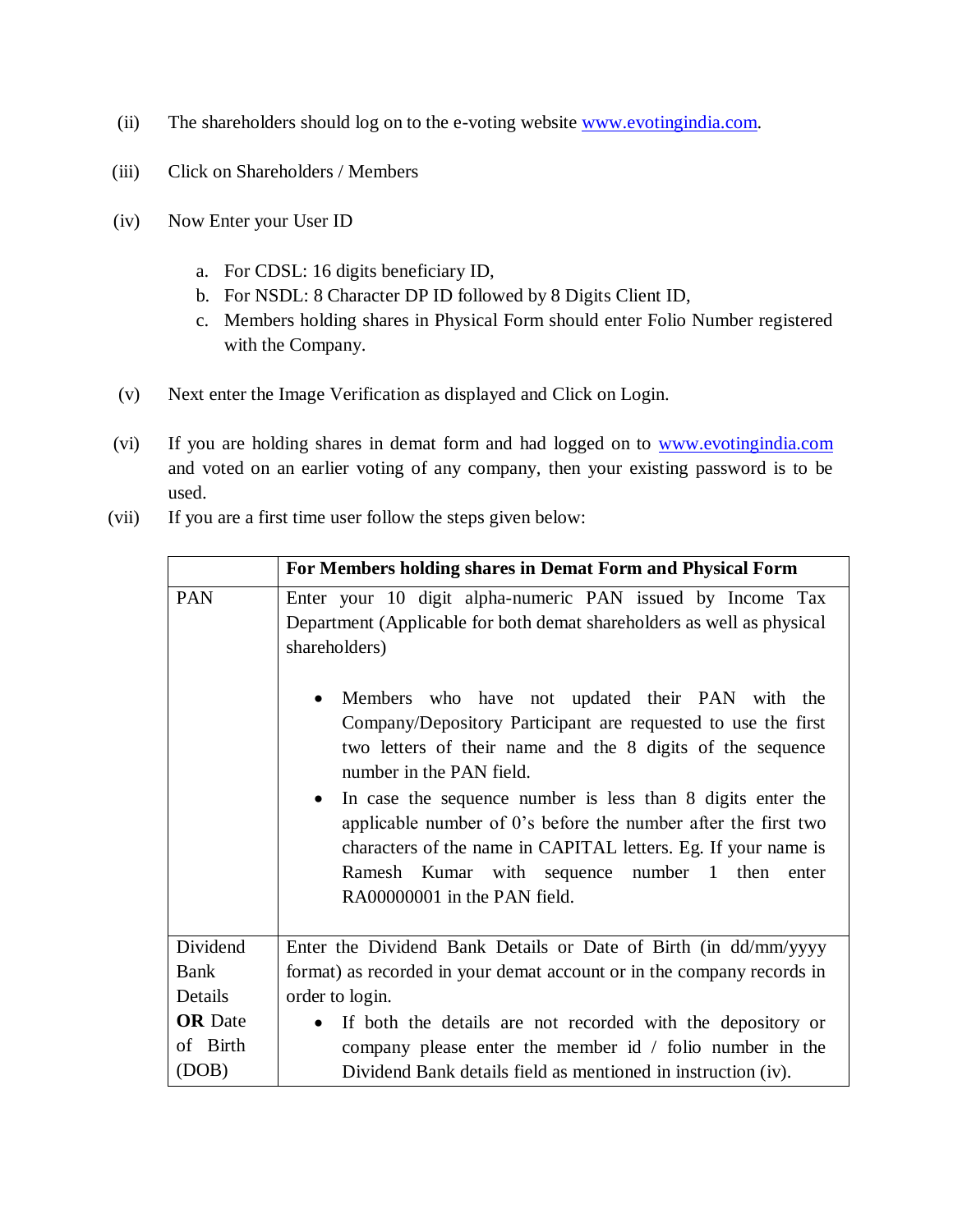- (viii) After entering these details appropriately, click on "SUBMIT" tab.
- (ix) Members holding shares in physical form will then directly reach the Company selection screen. However, members holding shares in demat form will now reach 'Password Creation' menu wherein they are required to mandatorily enter their login password in the new password field. Kindly note that this password is to be also used by the demat holders for voting for resolutions of any other company on which they are eligible to vote, provided that company opts for e-voting through CDSL platform. It is strongly recommended not to share your password with any other person and take utmost care to keep your password confidential.
- (x) For Members holding shares in physical form, the details can be used only for e-voting on the resolutions contained in this Notice.
- (xi) Click on the EVSN for the relevant Salasar Techno Engineering Limited on which you choose to vote.
- (xii) On the voting page, you will see "RESOLUTION DESCRIPTION" and against the same the option "YES/NO" for voting. Select the option YES or NO as desired. The option YES implies that you assent to the Resolution and option NO implies that you dissent to the Resolution.
- (xiii) Click on the "RESOLUTIONS FILE LINK" if you wish to view the entire Resolution details.
- (xiv) After selecting the resolution you have decided to vote on, click on "SUBMIT". A confirmation box will be displayed. If you wish to confirm your vote, click on "OK", else to change your vote, click on "CANCEL" and accordingly modify your vote.
- (xv) Once you "CONFIRM" your vote on the resolution, you will not be allowed to modify your vote.
- (xvi) You can also take a print of the votes cast by clicking on "Click here to print" option on the Voting page.
- (xvii) If a demat account holder has forgotten the changed login password then Enter the User ID and the image verification code and click on Forgot Password & enter the details as prompted by the system.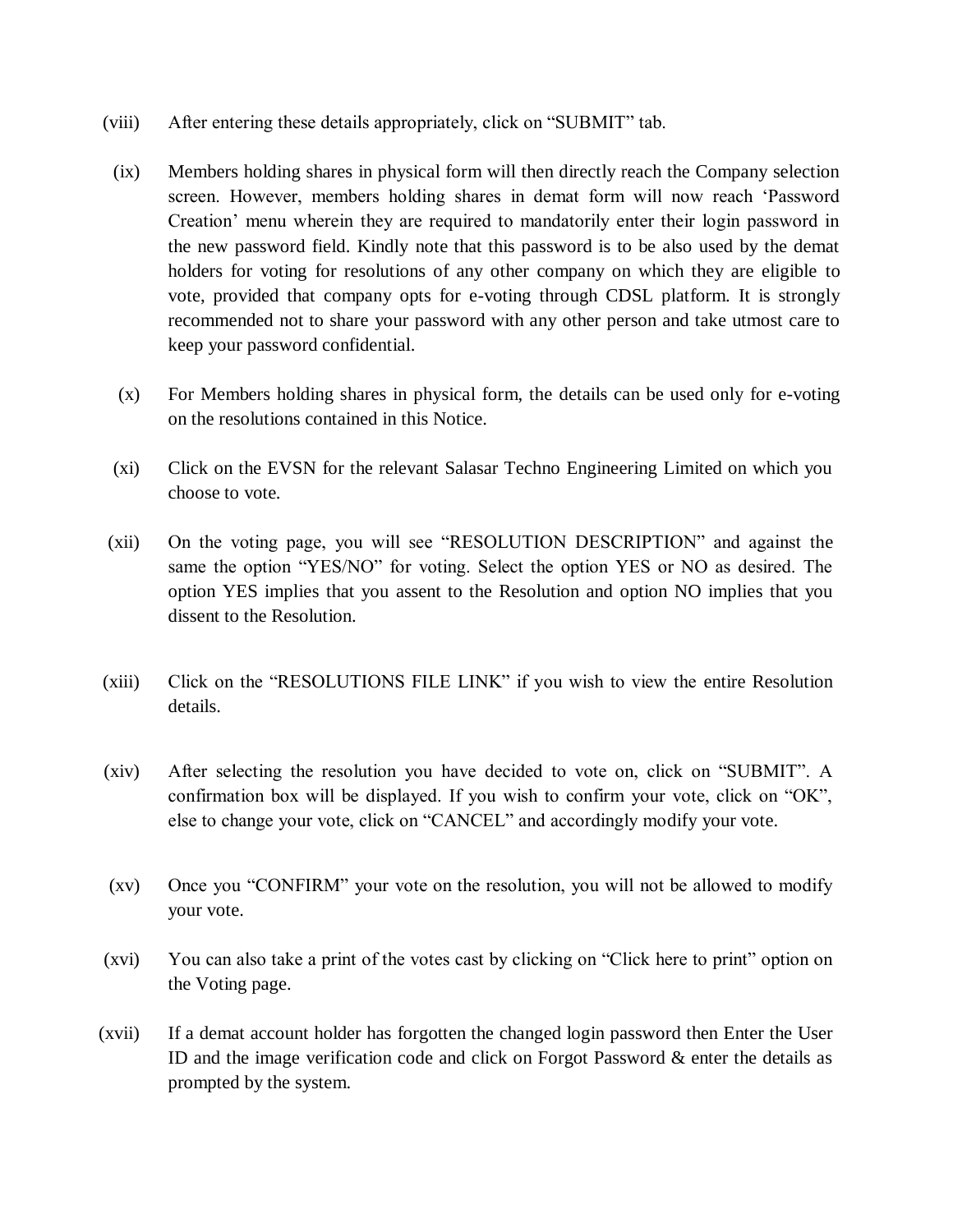- (xviii) Shareholders can also cast their vote using CDSL's mobile app m-Voting available for android based mobiles. The m-Voting app can be downloaded from Google Play Store. Apple and Windows phone users can download the app from the App Store and the Windows Phone Store respectively. Please follow the instructions as prompted by the mobile app while voting on your mobile.
	- (xix) Note for Non Individual Shareholders and Custodians
		- Non-Individual shareholders (i.e. other than Individuals, HUF, NRI etc.) and Custodian are required to log on to [www.evotingindia.com](http://www.evotingindia.com/) and register themselves as Corporate.
		- A scanned copy of the Registration Form bearing the stamp and sign of the entity should be emailed to [helpdesk.evoting@cdslindia.com.](mailto:helpdesk.evoting@cdslindia.com)
		- After receiving the login details a Compliance User should be created using the admin login and password. The Compliance User would be able to link the account(s) for which they wish to vote on.
		- The list of accounts linked in the login should be mailed to helpdesk.evoting@cdslindia.com and on approval of the accounts they would be able to cast their vote.
		- A scanned copy of the Board Resolution and Power of Attorney (POA) which they have issued in favour of the Custodian, if any, should be uploaded in PDF format in the system for the scrutinizer to verify the same.
	- (xx) In case you have any queries or issues regarding e-voting, you may refer the Frequently Asked Questions ("FAQs") and e-voting manual available at [www.evotingindia.com,](http://www.evotingindia.com/) under help section or write an email to [helpdesk.evoting@cdslindia.com](mailto:helpdesk.evoting@cdslindia.com)

By Order of the Board For Salasar Techno Engineering Limited

Date: 29.06.2020 Rahul Rastogi

Place: New Delhi Company Secretary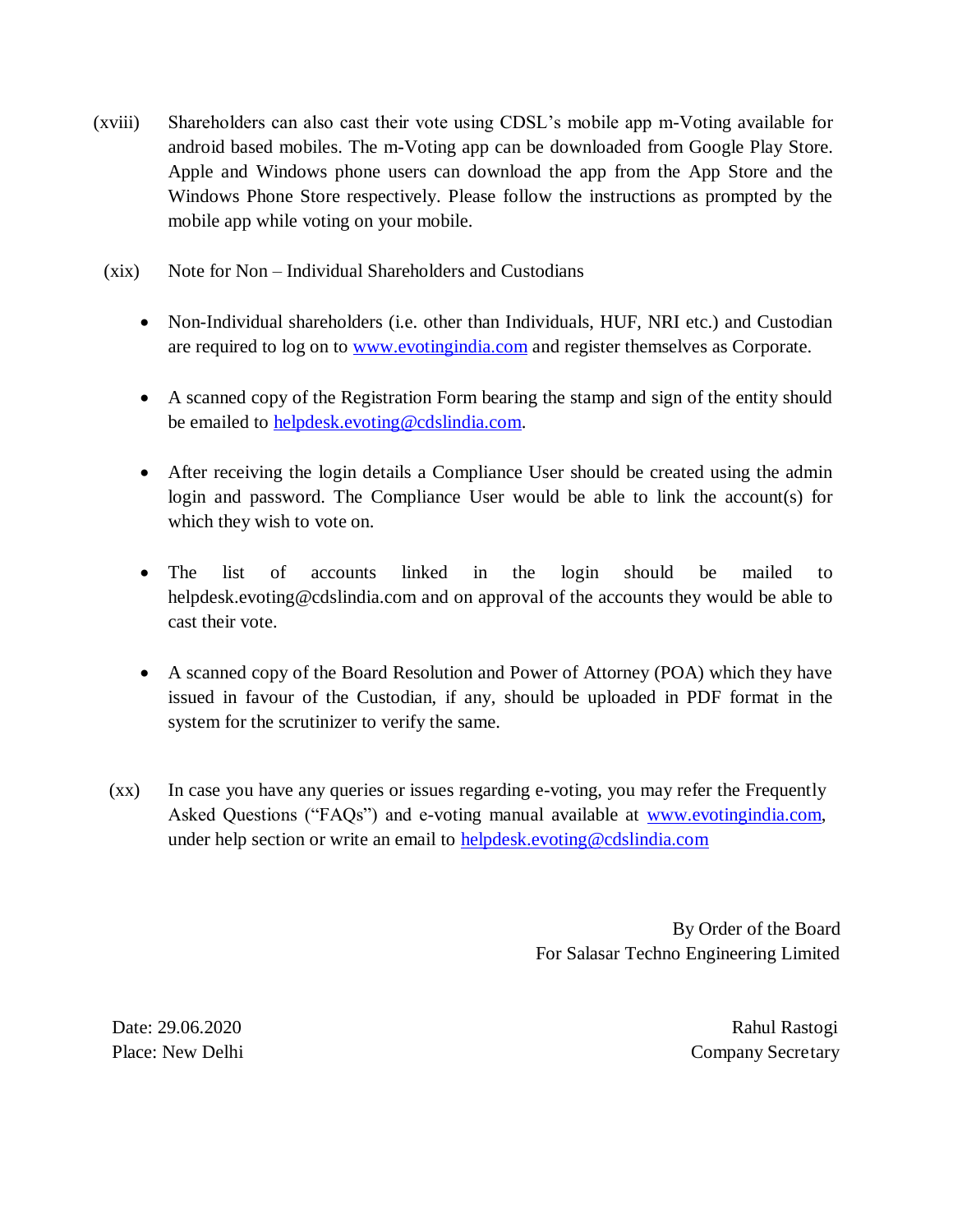#### **EXPLANATORY STATEMENT (Pursuant to section 102 of the Companies Act, 2013)**

## **As required under Section 102 of the Companies Act, 2013 (Act), the following explanatory statements set out all material facts relating to the businesses mentioned under Item nos. 1 to 2 of the accompanying Notice:**

The Special Resolutions contained in the Postal Ballot Notice, have been proposed pursuant to the provisions of Sections 42, 62 of the Companies Act, 2013, to issue and allot 10,00,000Fully Convertible Warrants (FCWs)of Rs.10/- each to the persons belonging to Non- Promoter Category in terms of Chapter V of SEBI (ICDR) Regulations, 2018 and applicable provisions of Companies Act, 2013. The said proposal has been considered and approved by the Board in their meeting held on January 29, 2020.

The Share Warrants issued pursuant to the abovementioned resolutions shall be subject to lock-in in accordance with Regulations 78 and 79 of the Securities and Exchange Board of India (Issue of Capital and Disclosure Requirements) Regulations, 2009 as amended, or Regulations 167 and 168 of the Securities and Exchange Board of India (Issue of Capital and Disclosure Requirements) Regulations, 2018, as may be applicable. However, subject to the aforesaid lockin, the Equity Shares shall be transferable and transmittable in the same manner and to the same extent as permitted under applicable laws, and shall be subject to the same restrictions and limitations as any other equity shares of the Company.

The disclosures prescribed under the Companies Act, 2013 and Regulation 73 of the Securities and Exchange Board of India (Issue of Capital and Disclosure Requirements) Regulations, 2009 as amended, or Regulation 163 of the Securities and Exchange Board of India (Issue of Capital and Disclosure Requirements) Regulations, 2018, as may be applicable, in respect of the Resolution proposed at Item No. 1 are as follows:

#### **a. The objects of the preferential issue:**

The Company requires infusion of funds to augment the long-term funding needs of the Company viz., to support the expansion of business, working Capital requirements and for general corporate purposes, accordingly in order to finance the said fund requirement, the Company proposes to issue and allot FCWs on Preferential basis.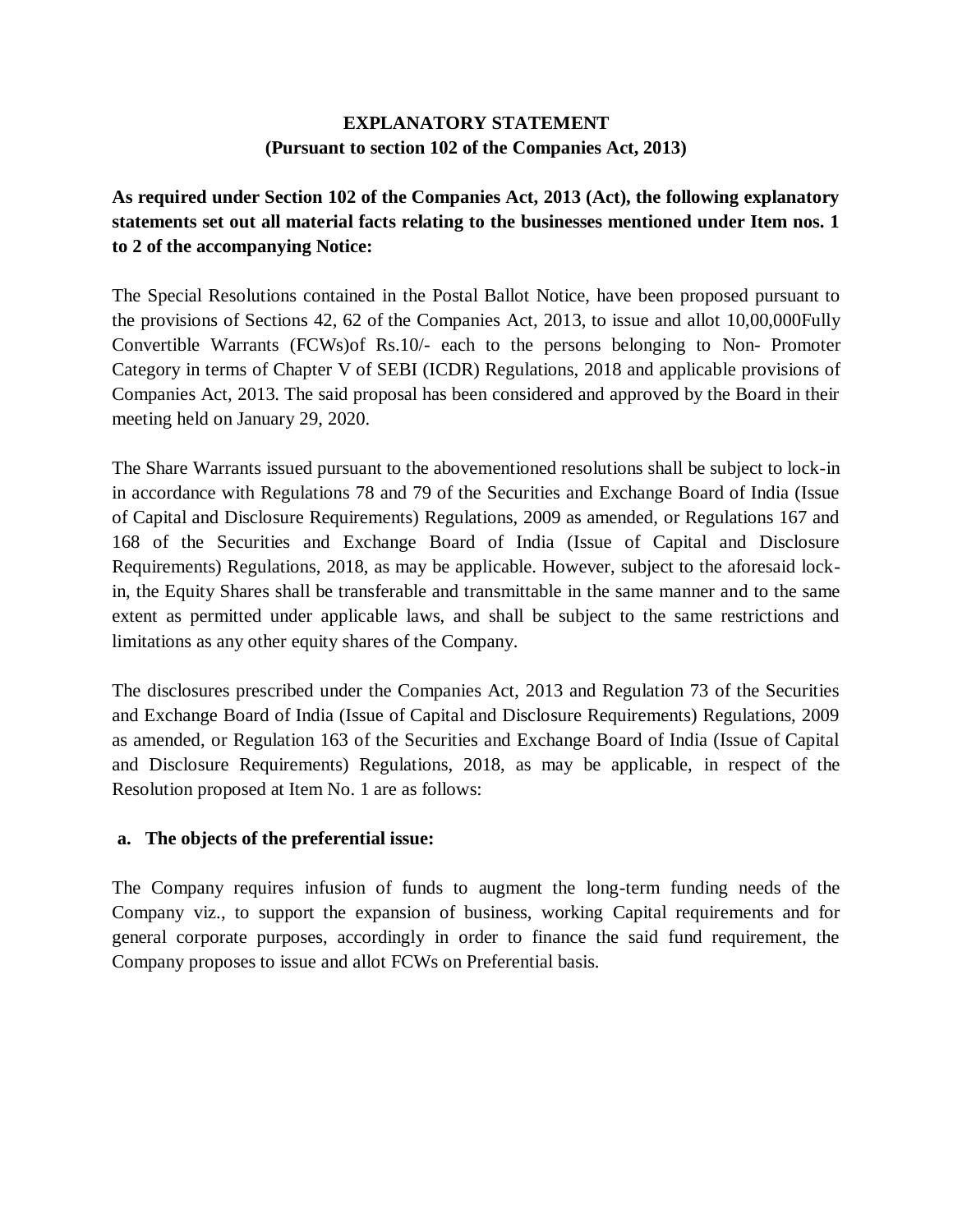## **b. Intent of the promoters, directors or key management personnel of the issuer to subscribe to the offer.**

Below- mentioned persons belonging to Non-Promoter Category intend to subscribe the Fully Convertible Warrants:

| Sl. No. | <b>Name of the Proposed Allottees</b>           | <b>No.of warrants to subscribe</b> |  |
|---------|-------------------------------------------------|------------------------------------|--|
| 1.      | M/s Shri Balaji Investments                     |                                    |  |
|         | (Shares to be Jointly held by Mrs.Seema Goel,   | 4,00,000                           |  |
|         | Mrs. Preeti Singhania and Mr. Vineet Agarwal on |                                    |  |
|         | behalf of the partnership Firm)                 |                                    |  |
| 2.      | M/s 7M Developers LLP                           | 4,00,000                           |  |
| 3.      | Mr. Vipin Kumar Agarwal                         | 50,000                             |  |
| 4.      | Mr. Onkar Nath Agarwal                          | 1,50,000                           |  |
|         | <b>Total</b>                                    | 10,00,000                          |  |

None of the promoters, directors or key management personnel has shown their intention to subscribe the proposed issue.

## **c. The Shareholding Pattern of the issuer before and after the preferential issue:**

The shareholding pattern of the Company before and after the proposed preferential issue is likely to beas follows:

|                                  | <b>Pre Issue Shareholding</b> |               | Post issue             |               |  |
|----------------------------------|-------------------------------|---------------|------------------------|---------------|--|
|                                  | <b>Structure</b>              |               | ShareholdingStructure* |               |  |
| Category                         | No. of                        | $%$ of        | <b>No. of Shares</b>   | $%$ of        |  |
|                                  | <b>Shares</b>                 | <b>Shares</b> |                        | <b>Shares</b> |  |
| (A) Promoter and Promoter Group  |                               |               |                        |               |  |
| $(1)$ Indian                     |                               |               |                        |               |  |
| (a) Individuals/HUF              | 51,65,000                     | 38.88         | 51,65,000              | 36.16         |  |
| (b) Central Govt./State Govt.    |                               |               |                        |               |  |
| (c) Bodies Corporate             | 47,91,300                     | 36.06         | 47,91,300              | 33.54         |  |
| (d) Financial Institutions/Banks |                               |               |                        |               |  |
| Sub Total $(A)(1)$               | 99,56,300                     | 74.94         | 99,56,300              | 69.70         |  |
| (2) Foreign                      |                               |               |                        |               |  |
| (a) Individuals<br>(NRIs/        |                               |               |                        |               |  |
| ForeignIndividuals)              |                               |               |                        |               |  |
| (b) Bodies Corporate             |                               |               |                        |               |  |
| (c) Institutions                 |                               |               |                        |               |  |
| Sub Total $(A)(2)$               |                               |               |                        |               |  |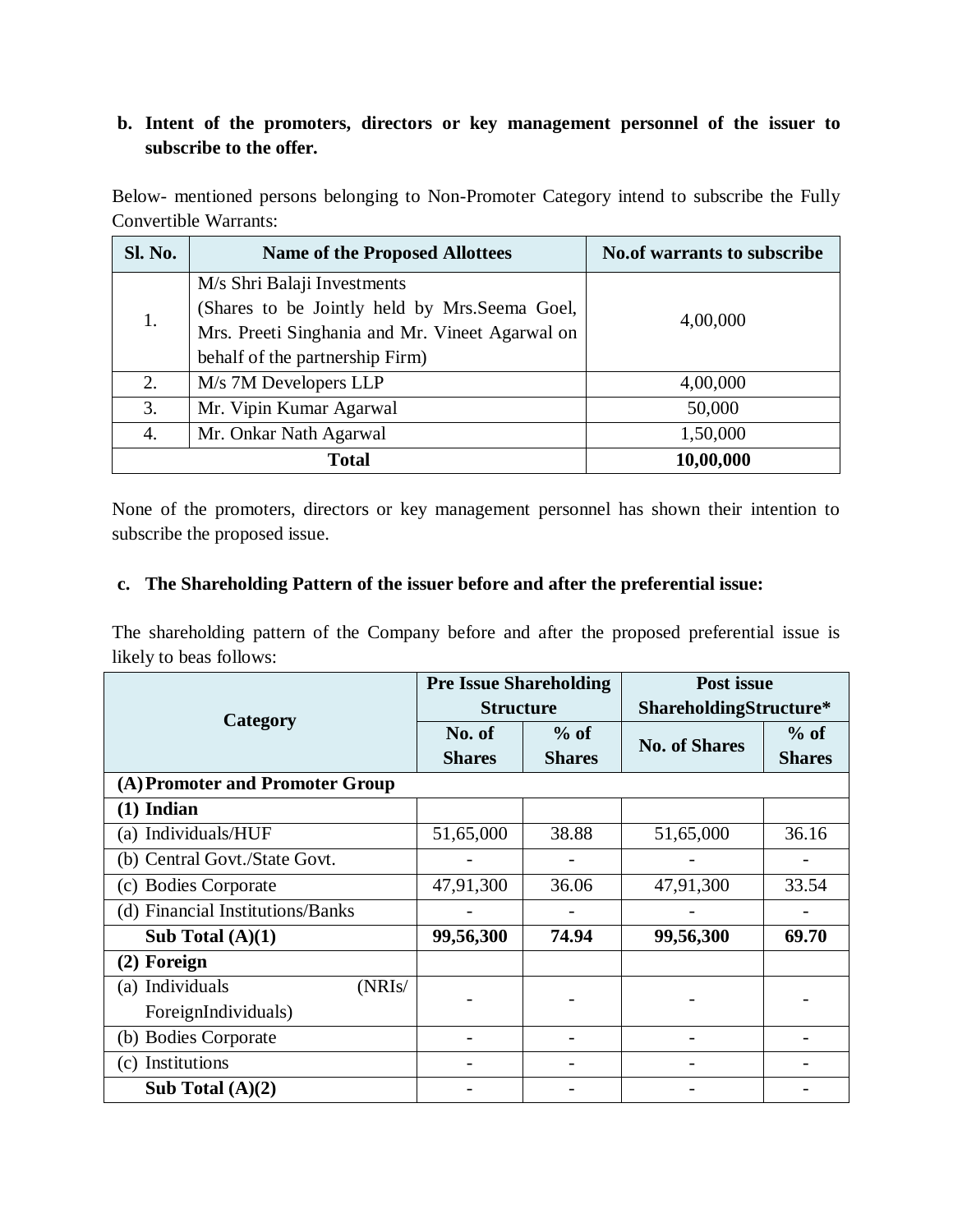| Total shareholding of Promoter &                        |                          |                          |                |                          |  |
|---------------------------------------------------------|--------------------------|--------------------------|----------------|--------------------------|--|
| Promoter Group $(A) = (A)(1) +$                         | 99,56,300                | 74.94                    | 99,56,300      | 69.70                    |  |
| (A)(2)                                                  |                          |                          |                |                          |  |
| (B) Public                                              |                          |                          |                |                          |  |
| (1) Institutions                                        |                          |                          |                |                          |  |
| (a) Mutual Funds                                        | $\overline{a}$           | $\overline{a}$           |                |                          |  |
| (b) Venture Capital Funds                               |                          |                          |                |                          |  |
| (c) Alternate Investment Funds                          | $\overline{\phantom{a}}$ | $\overline{\phantom{0}}$ | -              | $\blacksquare$           |  |
| (d) Foreign Venture Capital Investors                   |                          |                          |                |                          |  |
| (e) Foreign Portfolio Investors                         | 21,300                   | 0.16                     | 21,300         | 0.15                     |  |
| <b>Financial Institution/Banks</b><br>(f)               | 8,974                    | 0.07                     | 8,974          | 0.06                     |  |
| (g) Insurance Companies                                 | $\overline{\phantom{0}}$ |                          |                |                          |  |
| (h) Provident Fund/Pension Funds                        |                          |                          | $\overline{a}$ |                          |  |
| Sub Total $(B)(1)$                                      | 30,274                   | 0.23                     | 30,274         | 0.21                     |  |
| (2) Central/State Government(s)                         |                          |                          |                |                          |  |
| Sub Total $(B)(2)$                                      |                          | $\overline{a}$           |                | $\overline{\phantom{0}}$ |  |
| (3) Non-Institutions                                    |                          |                          |                |                          |  |
| Individuals-i.<br>Individuals<br>(a.1)                  | 22,48,533                |                          | 22,48,533      |                          |  |
| shareholders holding nominal share                      | 16.93                    |                          |                | 15.74                    |  |
| capital up to Rs. 2 lakhs                               |                          |                          |                |                          |  |
| Individuals-ii.<br>Individuals<br>(a.2)                 |                          |                          |                |                          |  |
| shareholders holding nominal share                      | 2,79,855                 | 2.11                     | 4,79,855       | 3.36                     |  |
| capital in excess of Rs. 2 lakhs                        |                          |                          |                |                          |  |
| (b) NBFCs                                               |                          | $\overline{a}$           |                | $\overline{\phantom{a}}$ |  |
| (c)Employee Trusts                                      |                          | $\overline{\phantom{0}}$ |                |                          |  |
| (d) Overseas Depositories<br>(holding)                  |                          |                          |                |                          |  |
| DRs) (balancing figure)                                 |                          |                          |                |                          |  |
| (e) Any Others                                          | 7,70,302                 | 5.80                     | 15,70,302      | 10.99                    |  |
| Sub Total $(B)(3)$                                      | 32,98,690                | 24.83                    | 42,98,690      | 30.09                    |  |
| Shareholding(B)<br><b>Total</b><br><b>Public</b><br>$=$ | 33,28,964                | 25.06                    | 43,28,964      | 30.30                    |  |
| $(B)(1)+(B)(2)+(B)(3)$                                  |                          |                          |                |                          |  |
| <b>Total</b>                                            | 1,32,85,264              | 100.00                   | 1,42,85,264    | 100.00                   |  |

**\****The above post-issue shareholding is prepared assuming the conversion of convertible warrants issued pursuant to resolution at item No.1 into equity shares*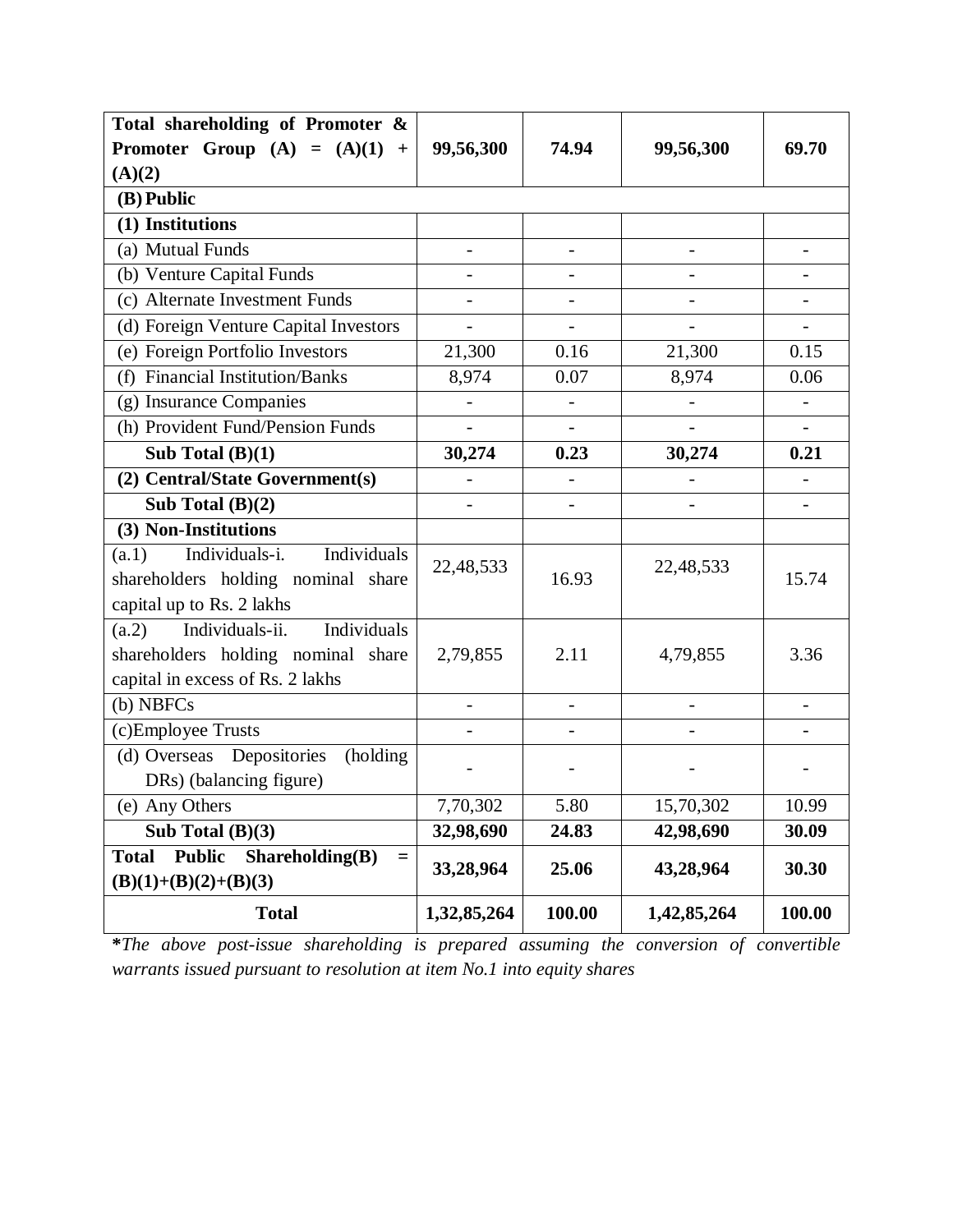#### **d. Proposed time limit within which the allotment shall be completed:**

In terms of Regulation 170 of the SEBI ICDR Regulations, preferential allotment of warrants will be completed within a period of 15 (fifteen) days from the date of passing of special resolution.

Provided that where the allotment is pending on account of pendency of any application for approval or permission by any regulatory authority, if applicable, the allotment would be completed within 15 (fifteen) days from the date of such approval or within such further period as may be prescribed or allowed by SEBI, stock exchange(s) or other concerned authorities.

## **e. The name of the proposed allottees of the issue and the percentage of post preferential issue capital that may be held by them:**

1. Names of the proposed Allottees and percentage of post preferential issue capital that may be held by them:

| <b>Name of the Proposed</b>   | Category   | <b>Present Pre-</b><br>issue<br><b>Shareholding</b> |                         | <b>Proposed</b><br>No. of<br><b>Warrants</b> | Post issue of<br>Shareholding**       |                         |
|-------------------------------|------------|-----------------------------------------------------|-------------------------|----------------------------------------------|---------------------------------------|-------------------------|
| <b>Allottee</b>               |            | No of<br><b>Shares</b><br><b>Held</b>               | $%$ of<br><b>Shares</b> | to be<br>allotted                            | No of<br><b>Shares</b><br><b>Held</b> | $%$ of<br><b>Shares</b> |
| M/s Shri Balaji Investments*  |            |                                                     |                         | 4,00,000                                     | 4,00,000                              | 2.80                    |
| (Shares to be Jointly held by |            |                                                     |                         |                                              |                                       |                         |
| Mrs. Seema Goel, Mrs. Preeti  |            |                                                     |                         |                                              |                                       |                         |
| Singhania and Mr. Vineet      | <b>Non</b> |                                                     |                         |                                              |                                       |                         |
| Agarwal on behalf of the      | Promoter   |                                                     |                         |                                              |                                       |                         |
| partnership Firm)             | Group      |                                                     |                         |                                              |                                       |                         |
| M/s 7M Developers LLP         |            |                                                     |                         | 4,00,000                                     | 4,00,000                              | 2.80                    |
| Mr. Vipin Kumar Agarwal       |            |                                                     |                         | 50,000                                       | 50,000                                | 0.35                    |
| Mr. Onkar Nath Agarwal        |            |                                                     |                         | 1,50,000                                     | 1,50,000                              | 1.05                    |

*\*\*Mr. Vineet Agarwal and Ms. Khushboo Agarwal, one of the Partners& Beneficial owners of M/s Shri Balaji Investments, holds 5,372 & 5,000 shares, respectivelyin their personal capacity. \*\*The above post-issue shareholding is prepared assuming the conversion of convertible warrants issued pursuant to resolution at item No.1 into equity shares.*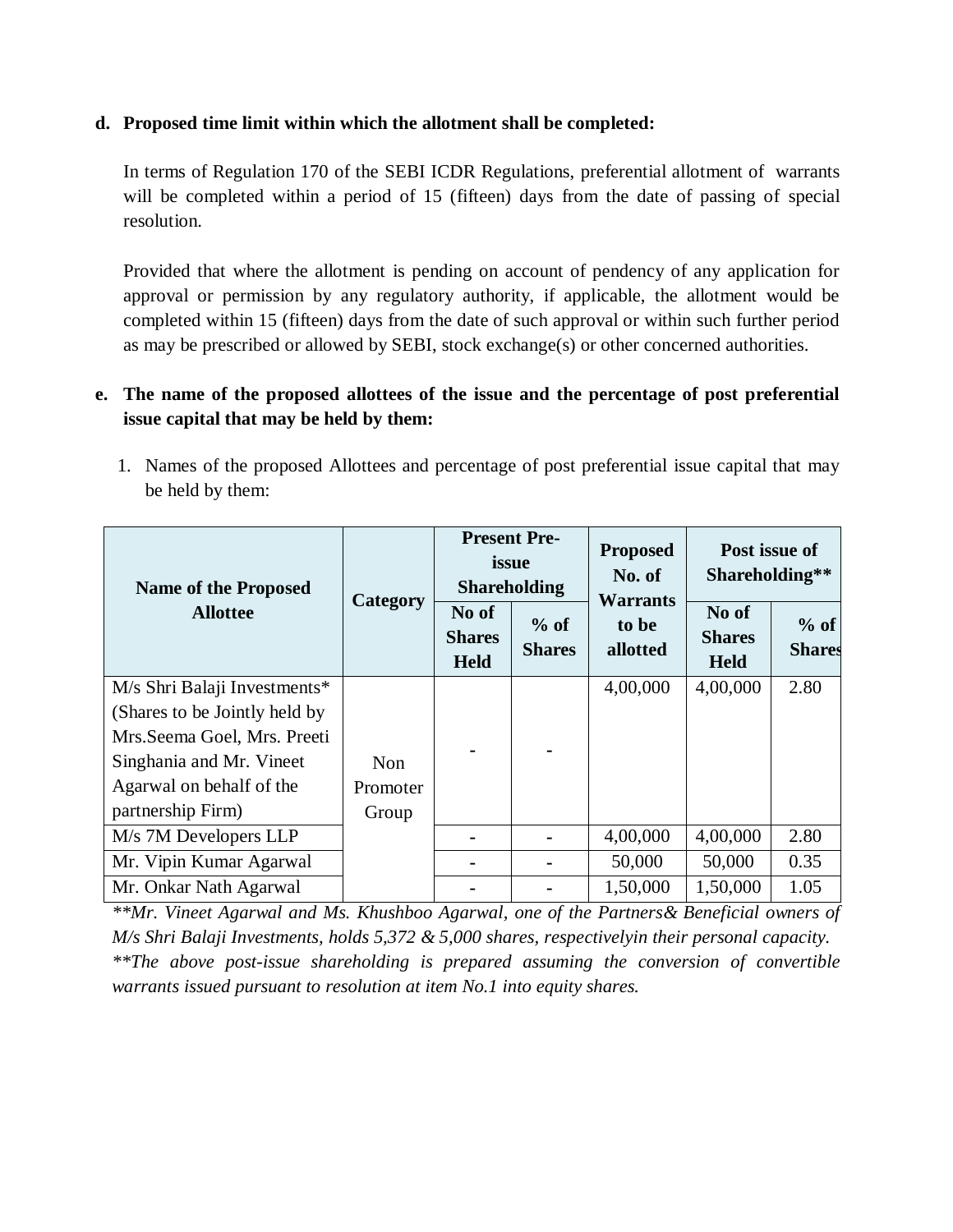2. The identity of Natural Persons who are the ultimate beneficial owners of the Fully ConvertibleWarrants proposed to be allotted and/ or who ultimately control the proposed allottes is asfollows:

| <b>Name of the Proposed</b> | Name of the ultimately    | % of Post-Preferential Issue |  |  |
|-----------------------------|---------------------------|------------------------------|--|--|
| <b>Allottee</b>             | <b>Beneficial owners*</b> |                              |  |  |
|                             | Mrs. Seema Goel,          |                              |  |  |
| M/s Shri Balaji Investments | Mrs. Preeti Singhania,    | 2.80                         |  |  |
|                             | Mr. Vineet Agarwal and    |                              |  |  |
|                             | Mrs. Khushboo Agarwal     |                              |  |  |
|                             | Mr. Ashu Goel and         | 2.80                         |  |  |
| M/s 7M Developers LLP       | Mrs. Shalini Goel         |                              |  |  |
| Mr. Vipin Kumar Agarwal     |                           | 0.35                         |  |  |
| Mr. Onkar Nath Agarwal      |                           | 1.05                         |  |  |

*\* These are the ultimate controlling Authority*

#### **f. Consequential Changes in the Voting Rights and Change in Management**

As a result of the proposed preferential issue of Warrants and upon conversion of the Warrants, there will be no change in the control or management of the Company. However, voting rights will change in tandem with the shareholding pattern.

#### **g. Lock-in Period:**

- 1. The Fully Convertible Warrants to be issued on a preferential basis to the persons belonging to Non- Promoter Group, pursuant to exercise of options against each Warrants, shall be subject to lock-in' for a period of One year from the date of trading approval for such Equity Shares in accordance with Regulation 167(2) of the SEBI (ICDR) Regulations.
- 2. The entire pre-preferential allotment shareholding, if any, of the proposed allottees, shall be locked-in from the Relevant Date up to a period of six months from the date of trading approval as per Regulation 167(6) of the SEBI ICDR Regulations.

#### **h. Re-computation of Issue Price:**

The Board of Directors of the Company undertake that:

Since the Company's Equity Shares are listed and traded for a period more than twenty six weeks, therefore, there is no need for the Company to re-compute the price of Equity Shares in terms of the provisions of the SEBI (ICDR) Regulations, 2009.